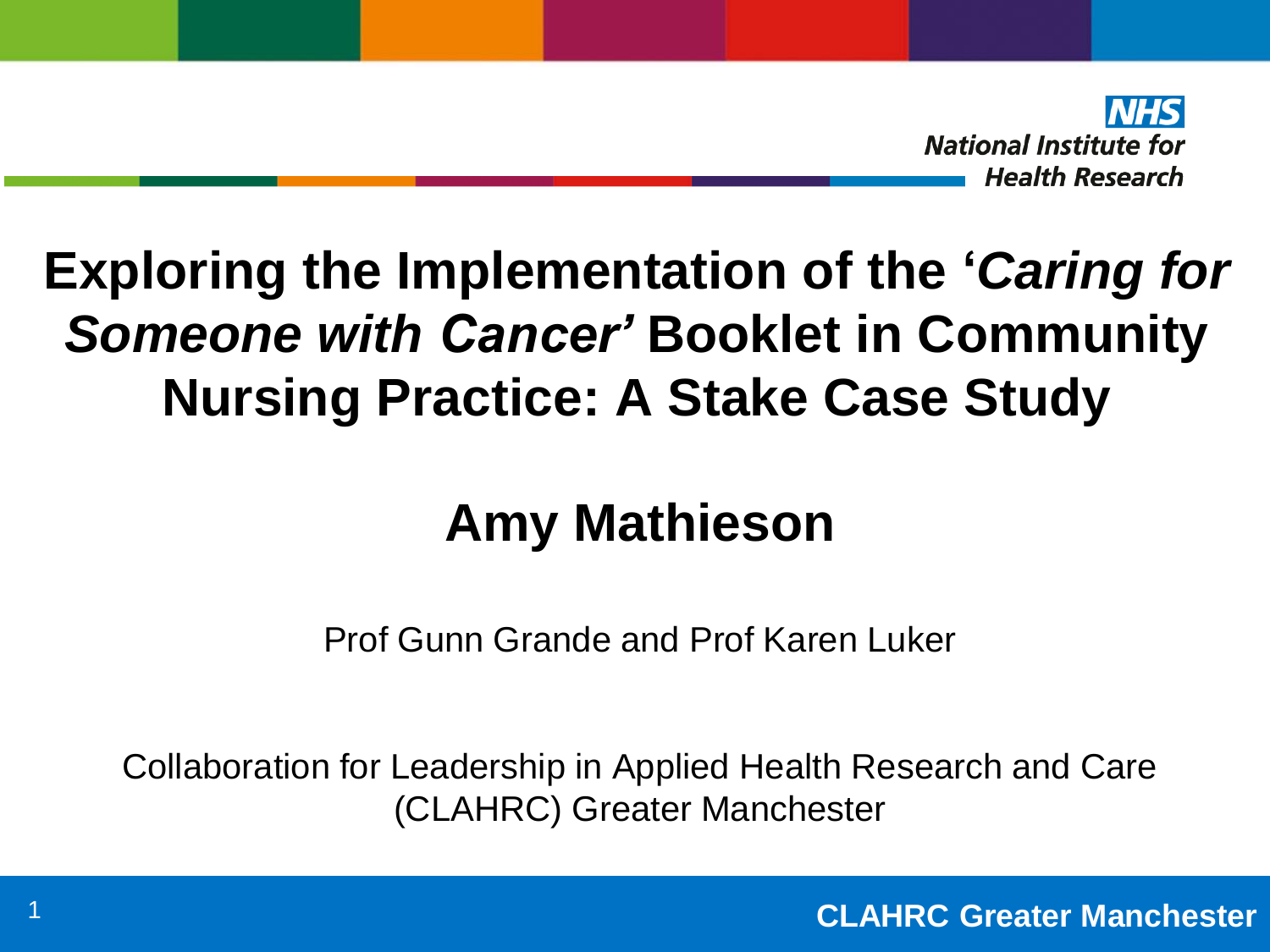# **Overview**



- Background
- What and How
- Findings
- Usefulness of Normalization Process Theory
- Recommendations and Future Work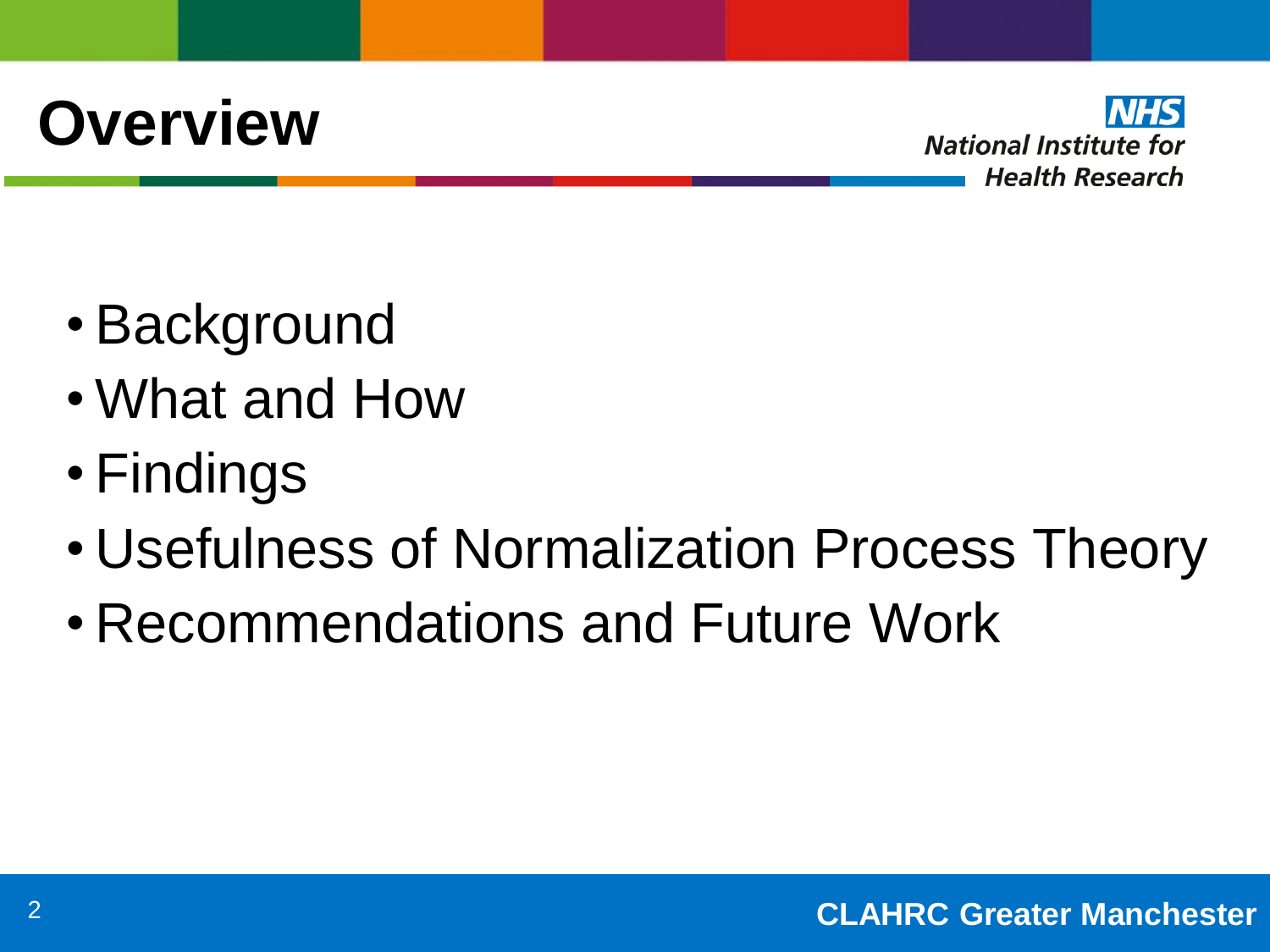### **Why Family Carers and Practical Care Support?**



- Most end of life patients prefer to be cared for and die at home; however, most die in acute care.
- Family carers are crucial to enabling patients' preference to die at home (Gomes and Higginson, 2006); key role in achieving home death (Funk et al., 2010).
- DoH policy can only be achieved with family carers' input; optimising services outside of hospital settings could reduce deaths in hospital by up to 60,000 a year by 2021.
- However, research highlights a lack of practical support and inadequate information exchange to prepare carers for this role (Bee et al, 2009).
- Family caregivers therefore often adopt a 'trial and error' approach to palliative care (Luker et al, 2015; Bee et al, 2009). This is a stressful experience for carers and may lead to hospital admission.
- Future research needs to develop and evaluate well-defined interventions on practical skills (Caress et al, 2009) to prepare carers for the role.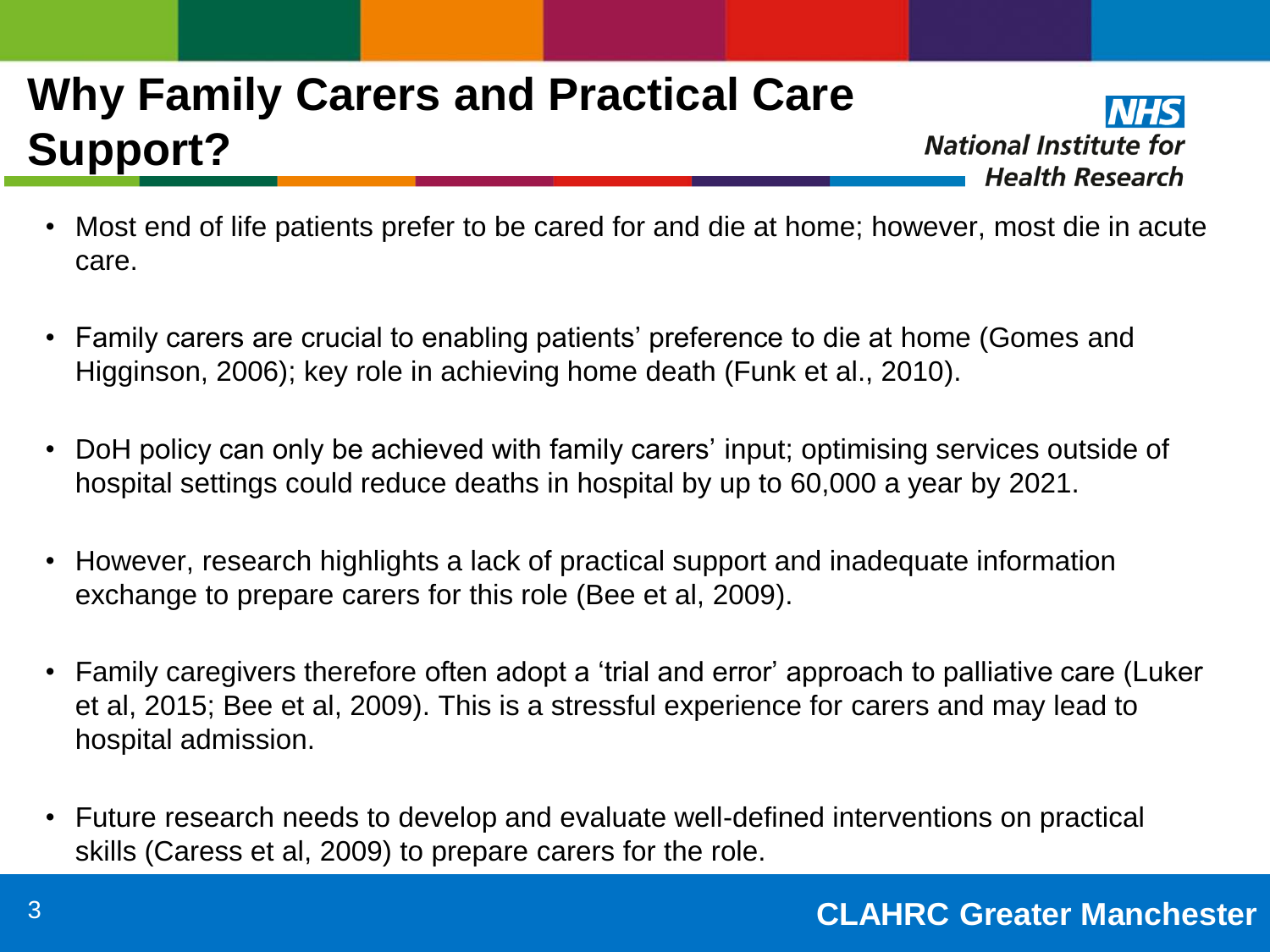## **The Development and Evaluation of the Intervention**

**National Institute for Health Research** 

- Intervention was developed in consultation with service users to meet practical information need of people caring for somebody with cancer near the end of life.
- Guided by the MRC Framework for the Design and Evaluation of Complex Interventions.
- Feasibility study suggest the booklet may have the potential to have a positive impact for carers, and district nursing teams.
- Testing however, raised some important questions regarding the timing and delivery of the booklet.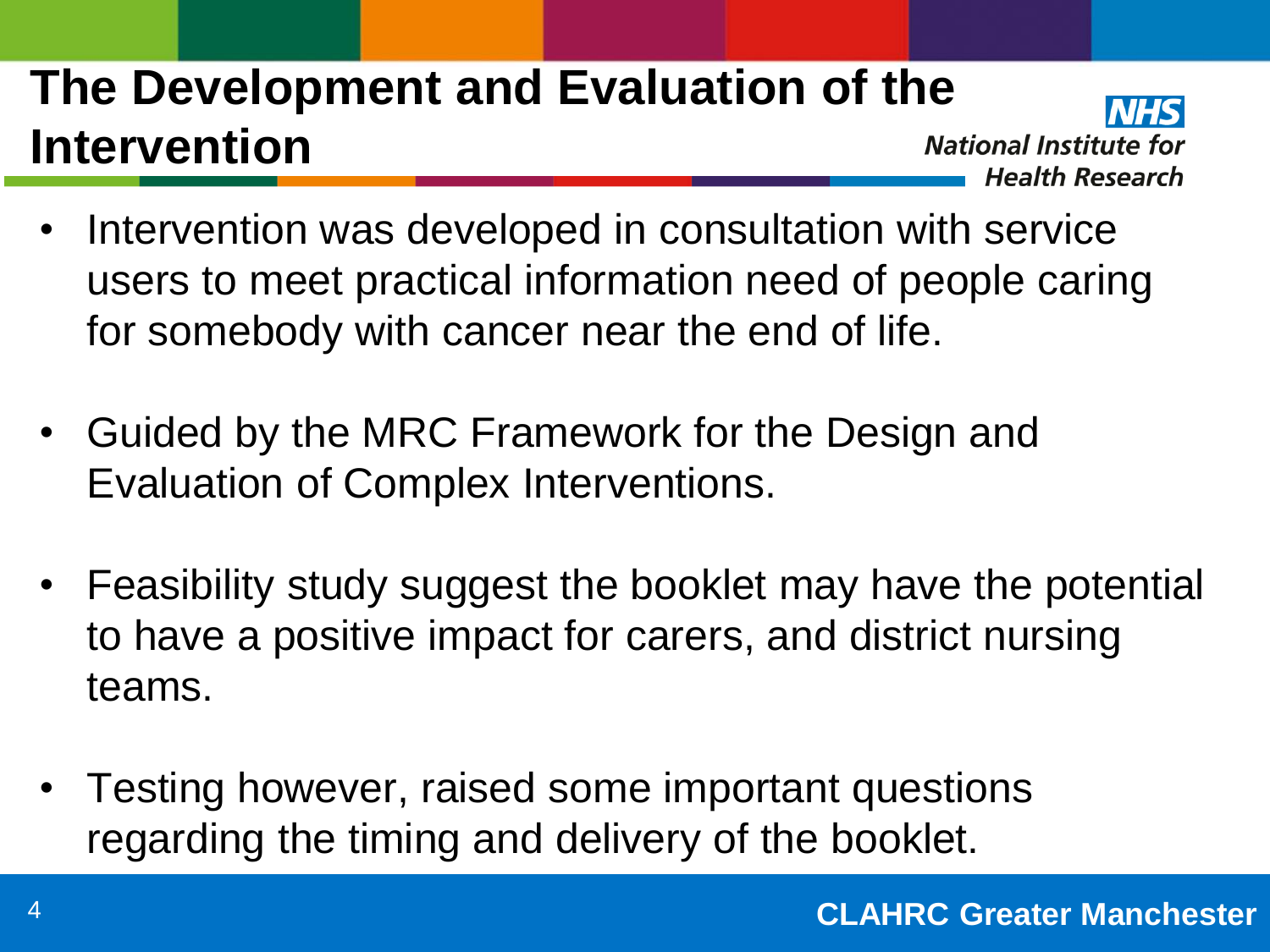# **Case Study Plan**

**NHS National Institute for Health Research** 

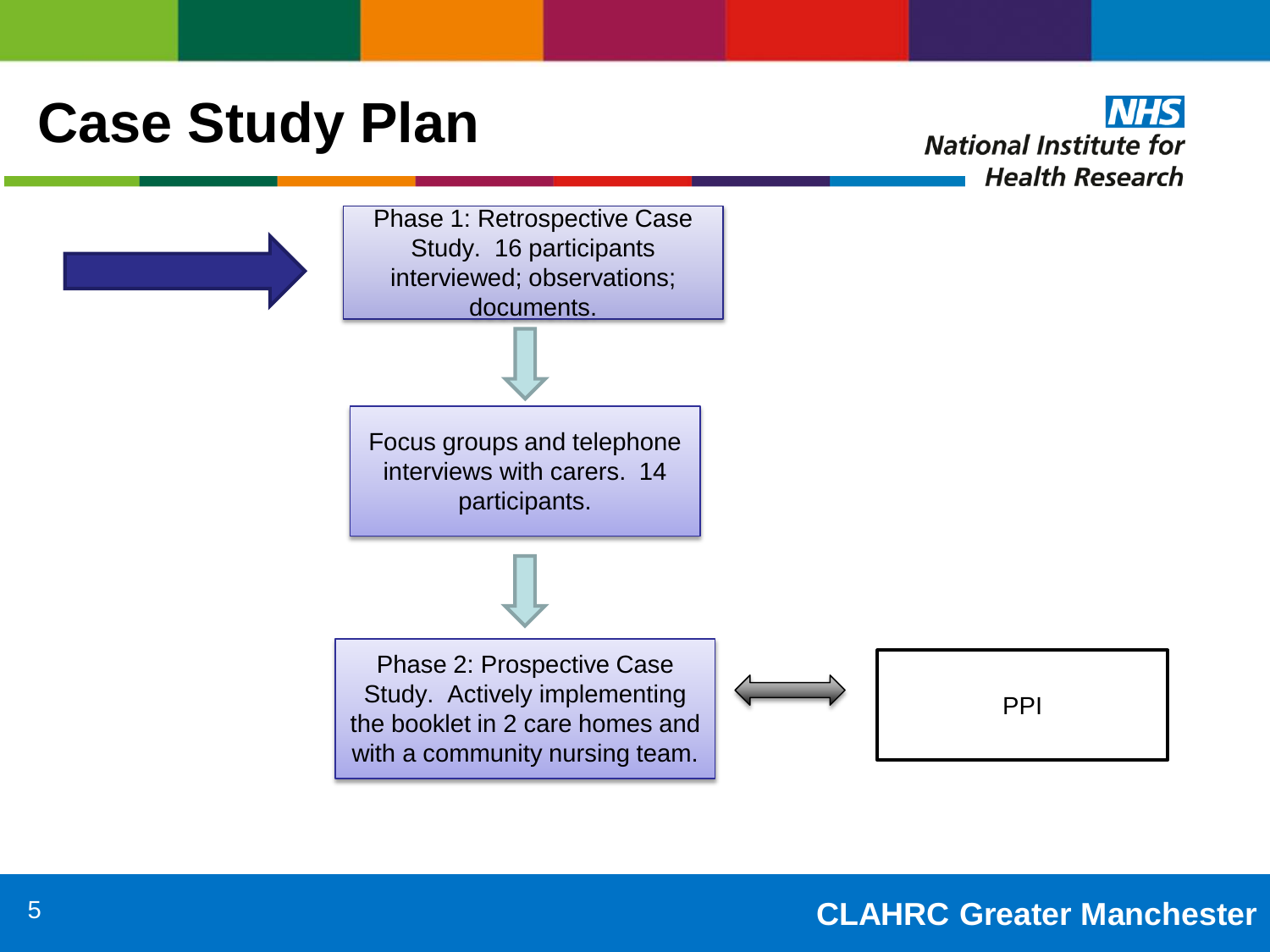# **Setting - The Trust**

**National Institute for Health Research** 

- Trust involved in the development of the booklet, which requested copies instead of payment.
- A large Community and Mental Foundation Trust employing 6,000 staff.
- Care provided to 1.3 million people across six boroughs of Greater Manchester.
- Since its formation in 2002, the Trust has undergone restructuring and services have gone through formal tender.
- Approximately 400 community nursing staff across 4 boroughs.
- Approximately 40 District Nurses.
- Focused on 3 out of the 4 boroughs providing community services.

#### **CLAHRC Greater Manchester** 6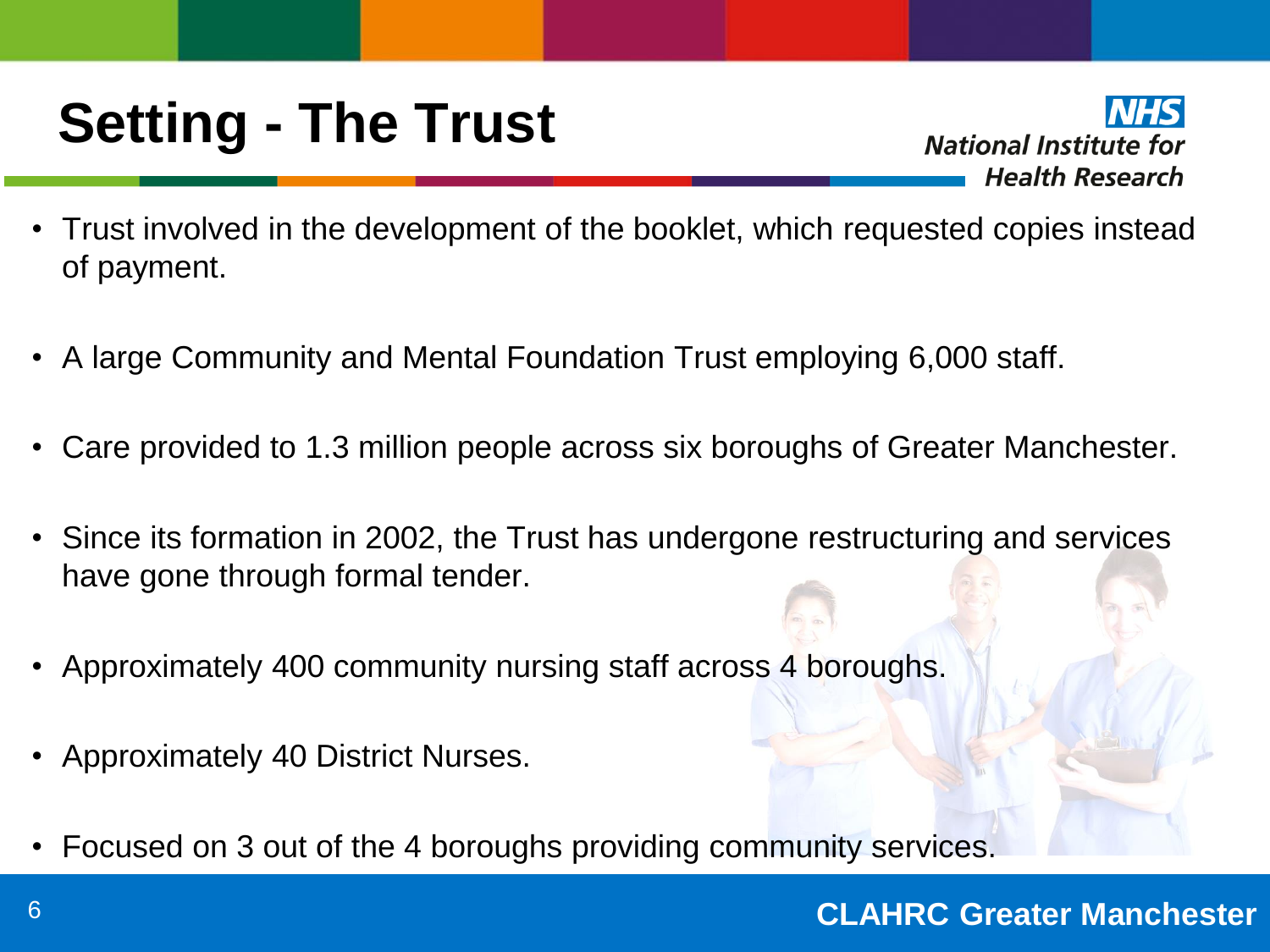# **Method**

**National Institute for Health Research** 

- Case study approach to provide an insight into a specific phenomenon of interest – the adoption of the 'Caring for Someone with Cancer' booklet.
- An instrumental case study design (Stake: 1995).
- Semi-structured interviews with 16 key stakeholders group and individual.
- An adapted version of the hierarchical mapping technique (Antonucci, 1986) was used.
- Formal and informal observations.
- Documents were collected.
- Field notes and a personal diary were kept.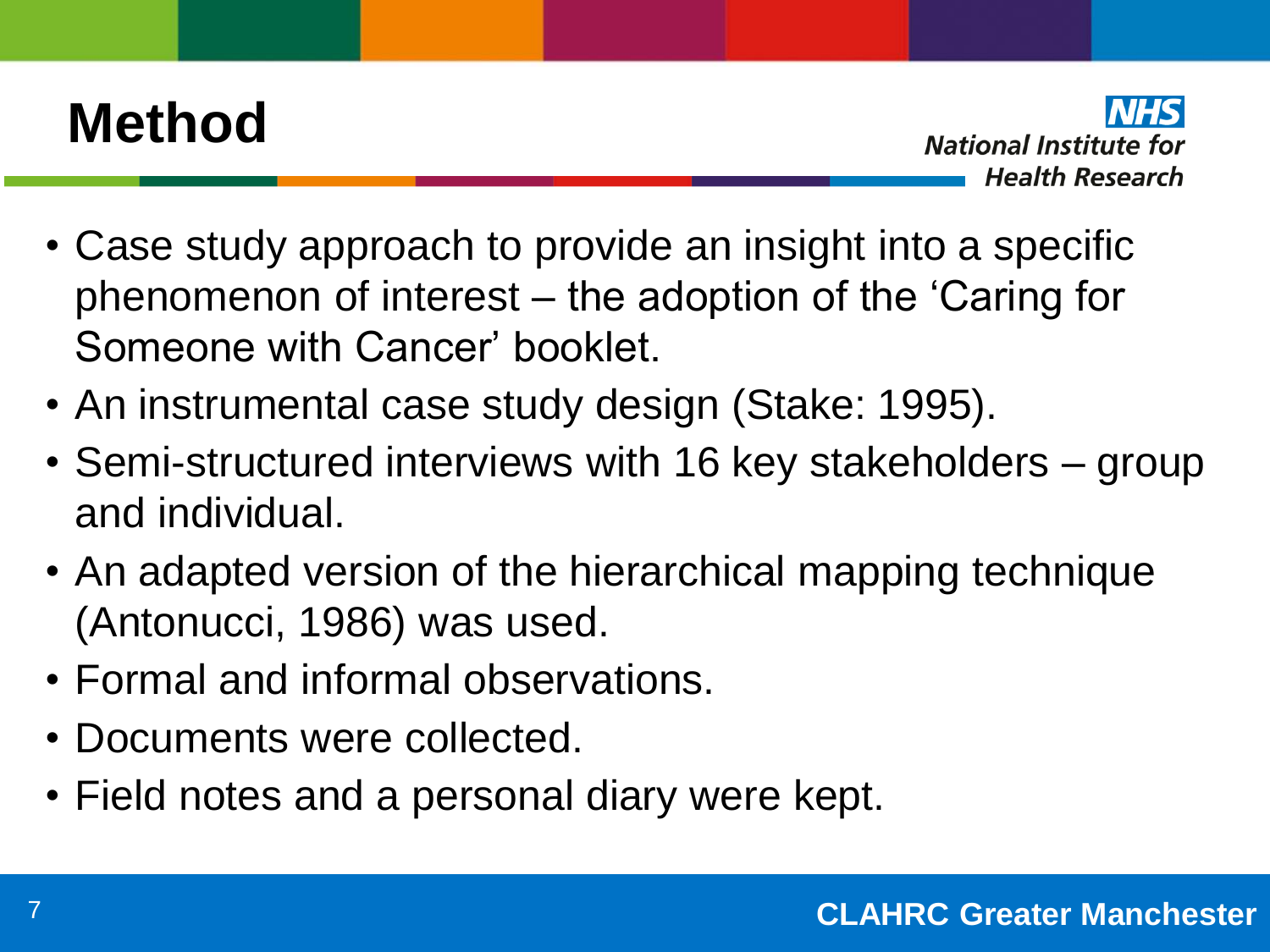#### **Normalization Process Theory (NPT)**

**NHS National Institute for Health Research** 

| <b>Construct</b>                         | <b>Description</b>                          | <b>Components</b>                |
|------------------------------------------|---------------------------------------------|----------------------------------|
| <b>Coherence (sense-making)</b>          | Sense making work that people do            | <b>Differentiation</b>           |
|                                          | individually and collectively. The meaning  | <b>Communal Specification</b>    |
| The value of the booklet over            | behinds practice and how it is shared with  | <b>Individual Specification</b>  |
| other resources/support                  | others.                                     | Internalisation                  |
| <b>Cognitive Participation (buy-in)</b>  | Relational work to build and sustain a      | Initiation                       |
|                                          | community of practice.                      | Enrolment                        |
| People's commitment to using             |                                             | Legitimation                     |
| the booklet                              |                                             | Activation                       |
| <b>Collective Action (work involved)</b> | Operational work that people do to enact a  | <b>Interactional Workability</b> |
|                                          | set of practices.                           | <b>Relational Integration</b>    |
| <b>Working with others to implement</b>  |                                             | <b>Skill Set Workability</b>     |
| the booklet                              |                                             | <b>Contextual Integration</b>    |
| <b>Reflexive Monitoring (evaluating)</b> | Appraisal work that people do, individually | Systematization                  |
|                                          | or as a group, to understand the way that   | <b>Communal Appraisal</b>        |
| <b>Evaluating the booklet</b>            | a new practice affects them and others      | <b>Individual Appraisal</b>      |
|                                          | around them.                                | Reconfiguration                  |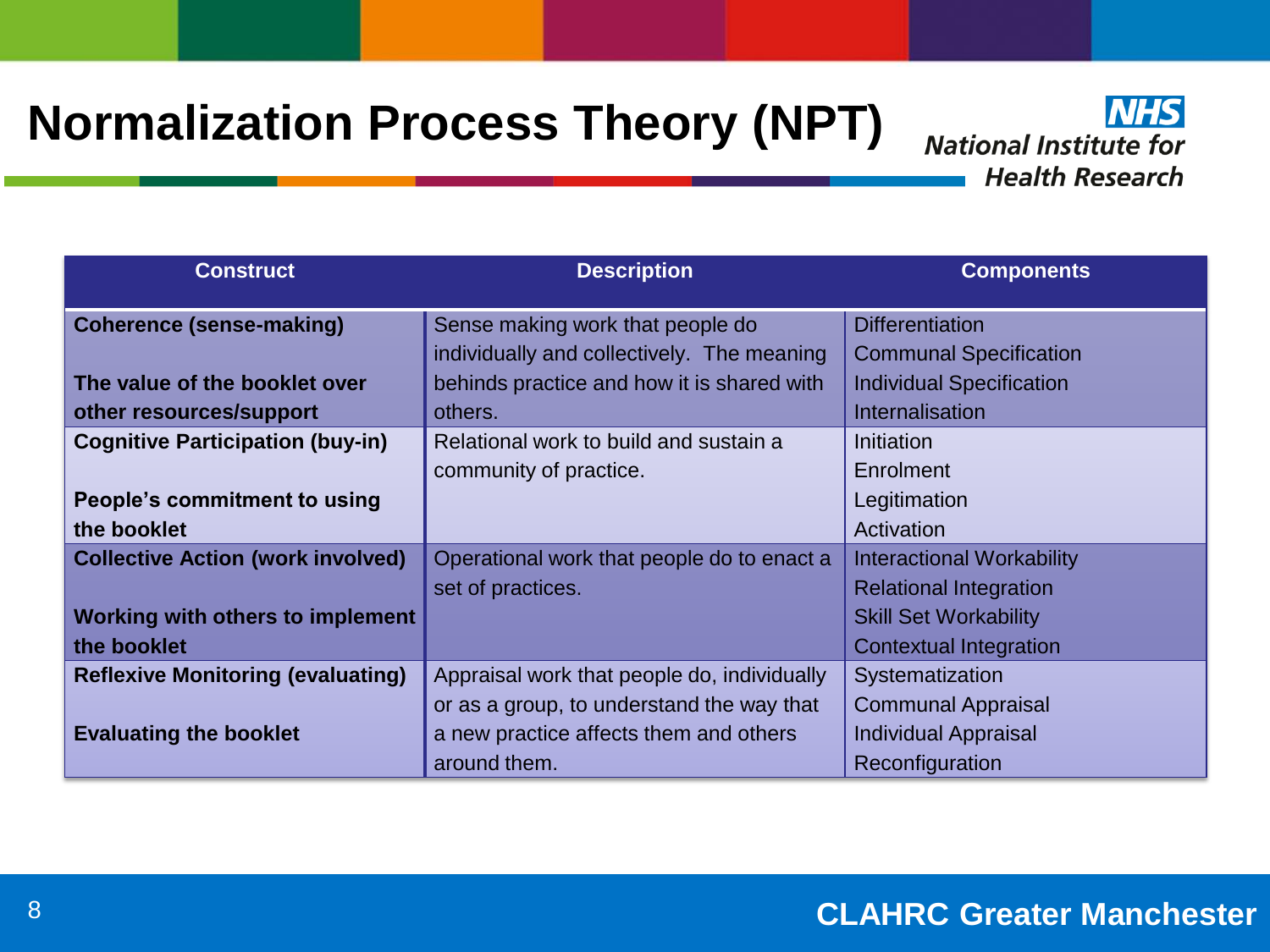



- 1. Understanding of the Booklet and the Availability of Other Resources (**Coherence and Relational Integration**)
- 2. Utilising the Booklet for Different Purposes, Conditions and in Different Settings (**Reflexive Monitoring – Reconfiguration**)
- 3. Culture of Change (**Contextual Integration**)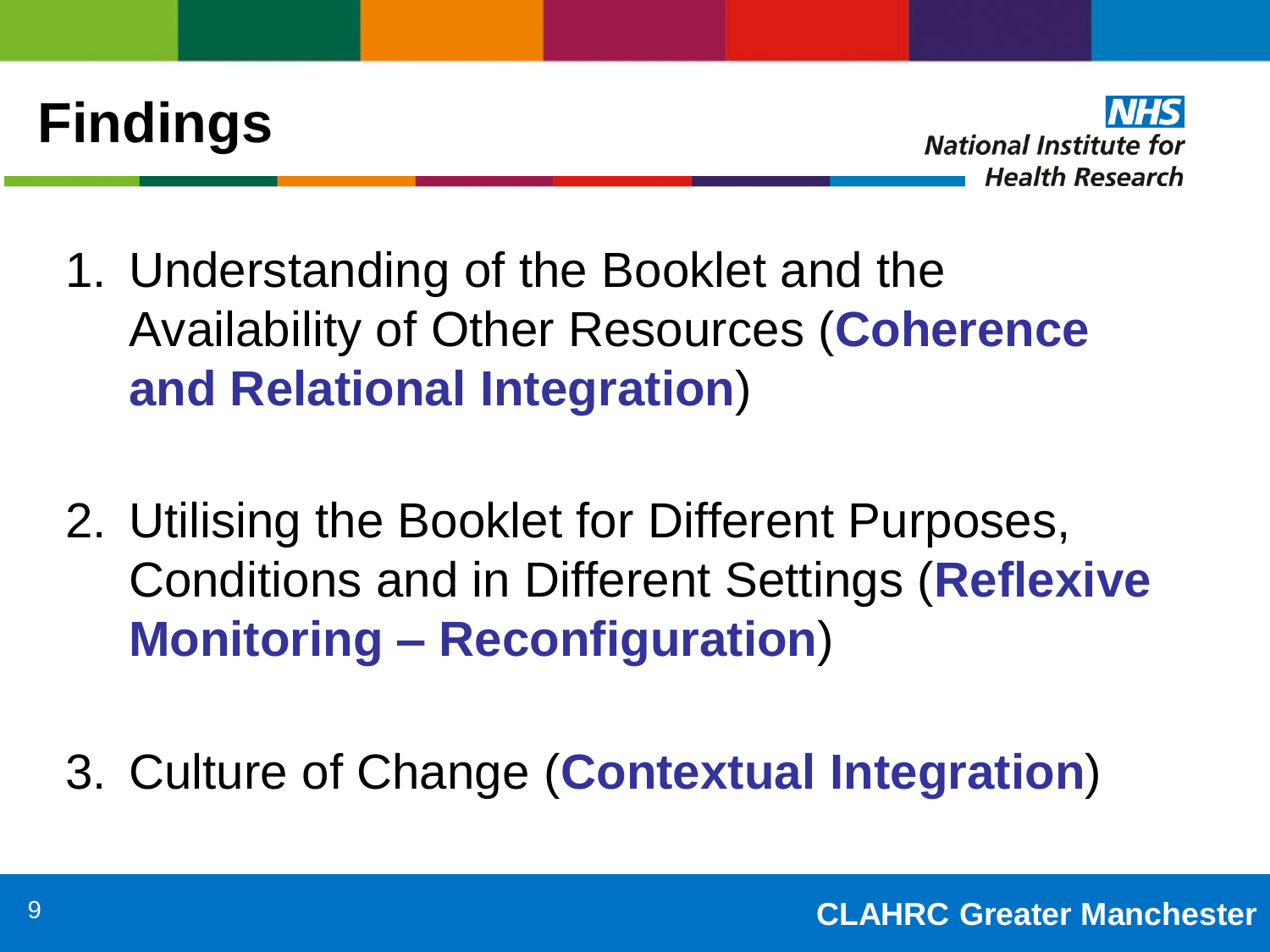## **1. Understanding of the Booklet and the Availability of Other Resources**



- Trustworthiness and suitability for their work
- "Another booklet"
- Tailoring information and use in conjunction with other resources
- Personal preference and decision to use it over other resources
- Building confidence in the new practice
- "Opening Pandora's Box"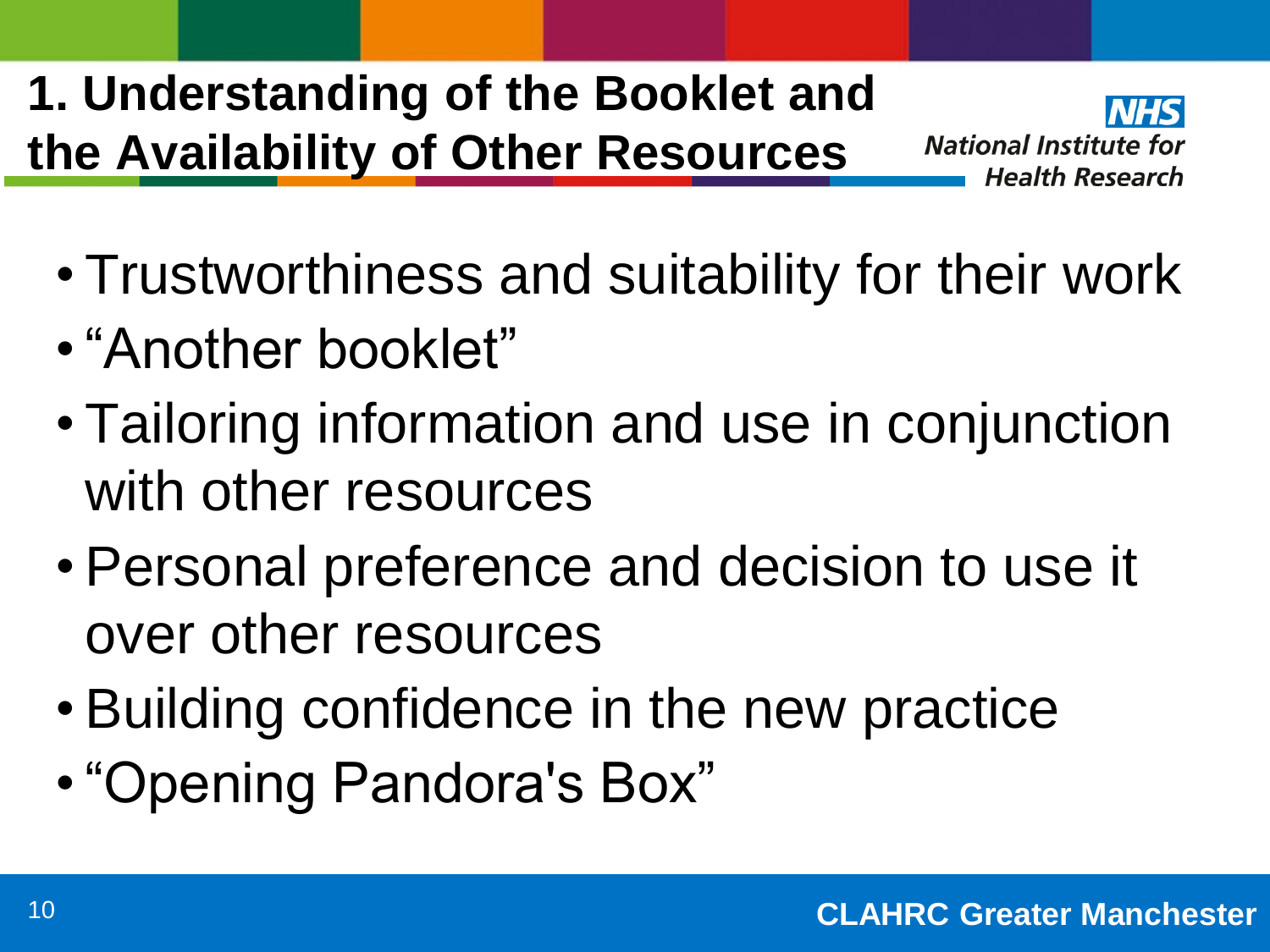#### **Coherence: Understanding the Intervention and their Work**

**National Institute for Health Research** 

*"We found a box of them left in our office. We didn't quite know who…you know, where have these come from? On the address was…I think it was addressed to the PA of the chief exec. And I don't think she was quite sure why they'd come to her. She just, sort of, looked and thought, oh it's something for the nurses. So she just said, oh I've left them in your office just wondering whether you might find them useful [...] So I think we had a little flick through, as you do with a booklet and…yeah, I mean, it's all really, you know, useful information but I think we've just not, sort of…you know…because I think we didn't quite know where it had come from and what's it all about, and, sort of, looking through it…I mean, everything's completely relevant. But as I say, all of those things that are in there, when we're going…doing our assessment and then doing our visits, they're all, sort of, things that we are discussing" –* Angela, Hospice@Home Nurse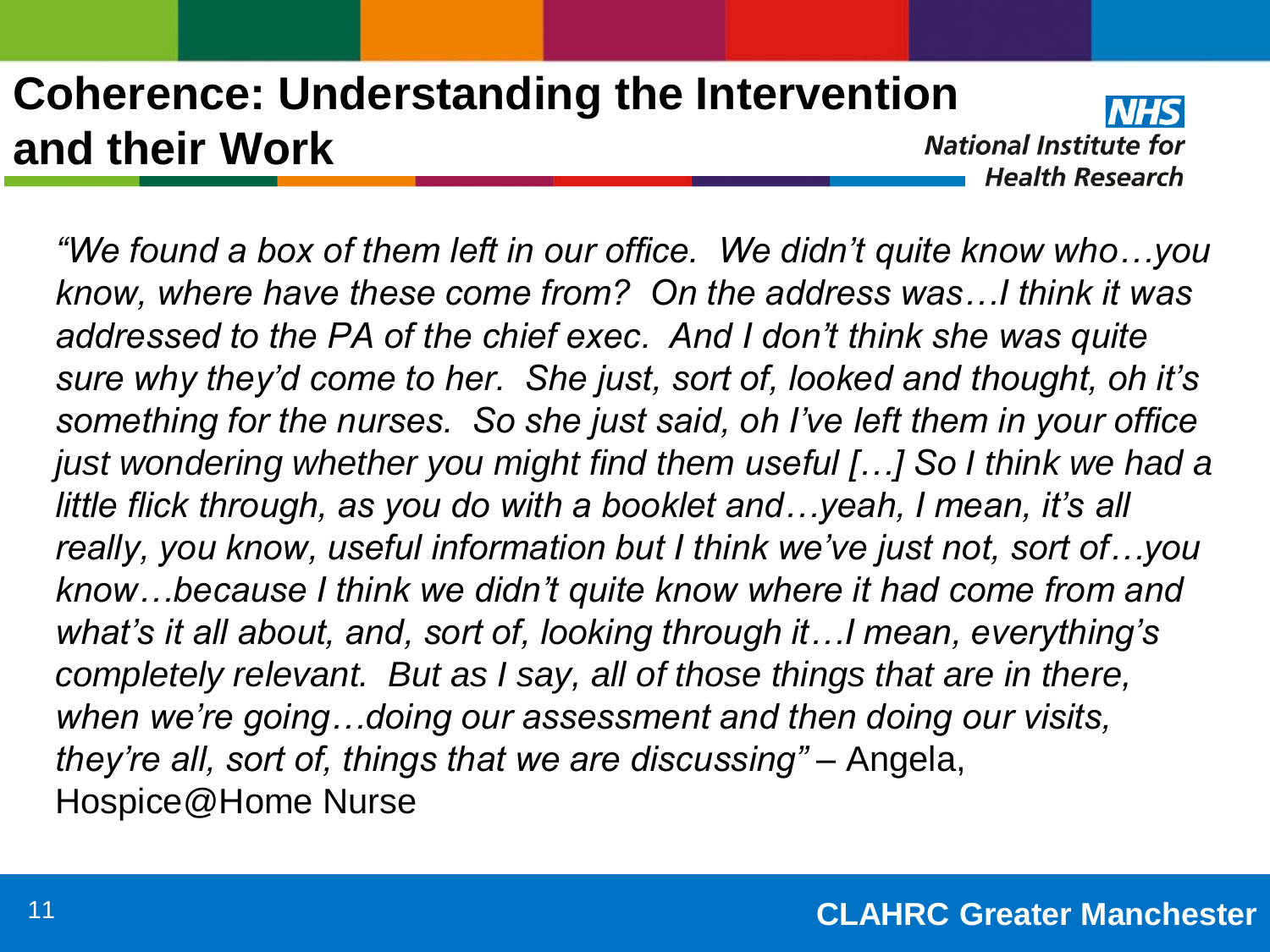#### **Differentiation: Understanding and Organising the Differences**



*"Yeah and I think because the other booklet that we, and we are Macmillan, seem to suffice a bit more of what we were needing because you've got to be very wary of information overload haven't you and if you have one booklet that sort of says everything that you were hoping to back up or you have to use more than one you tend to lean that way just because of you know the experience that you've trying to help with but no I definitely do see from what we've already said where there is value in this I do think it's nice" – Erin, Macmillan 1-1 Clinical Coordinator*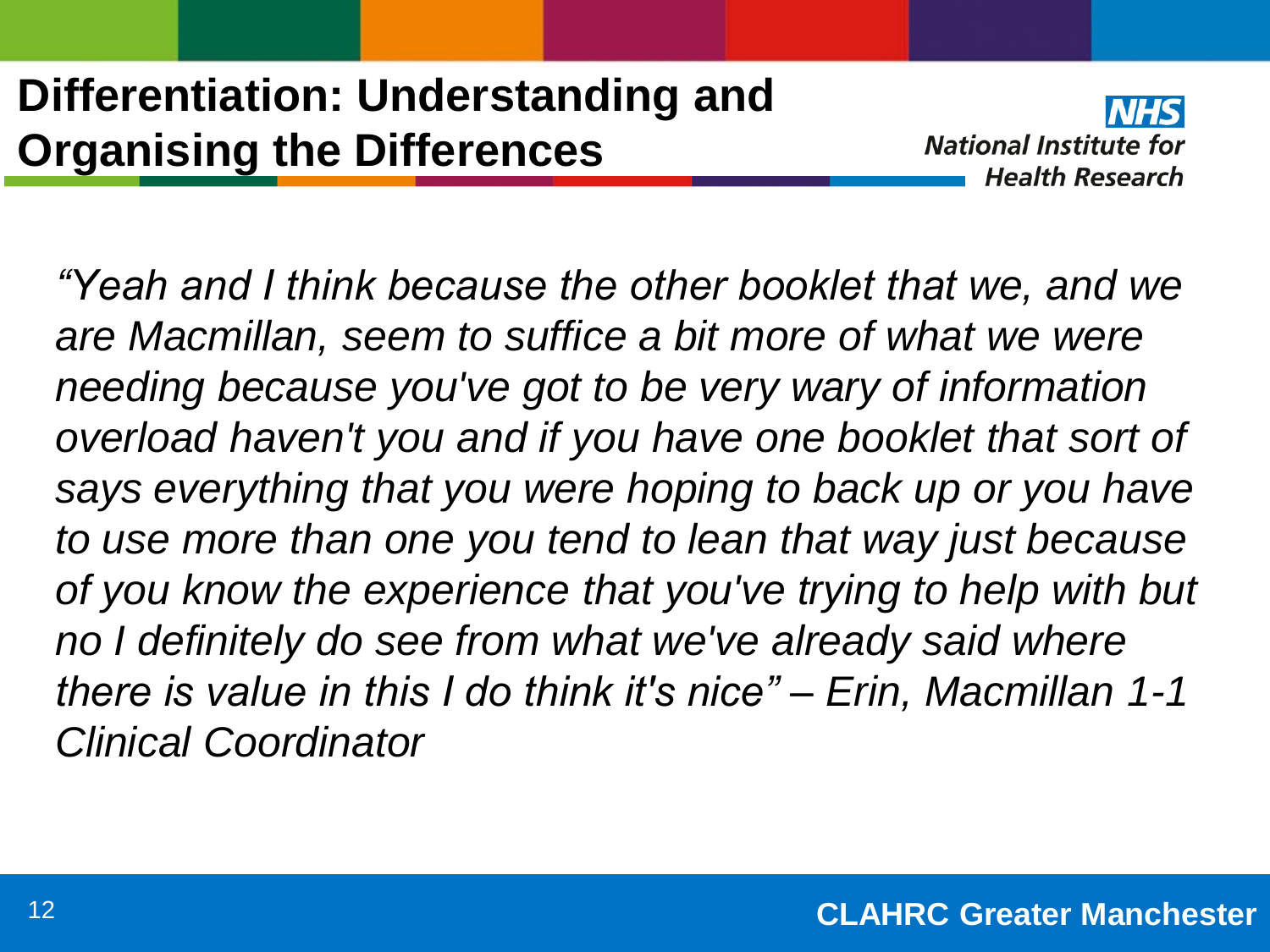#### **Relational Integration: Building and Sustaining Confidence**

**National Institute for Health Research** 

*"I think when things change they are needing some more support in understanding why things have changed and what is going to happen I think you can use that resource to say "this is what is expected, is going to happen, and this is what we can do" it's there for them." – Shirley, District Nurse Sister* 

*"And also district nurses you're so busy and I know from being a district nurse myself so I can say this you're so busy, you have this list of patients that if you open up Pandora's box in that person's house you haven't got the time to deal with that…" – Linda, Specialist Palliative Care Nurse*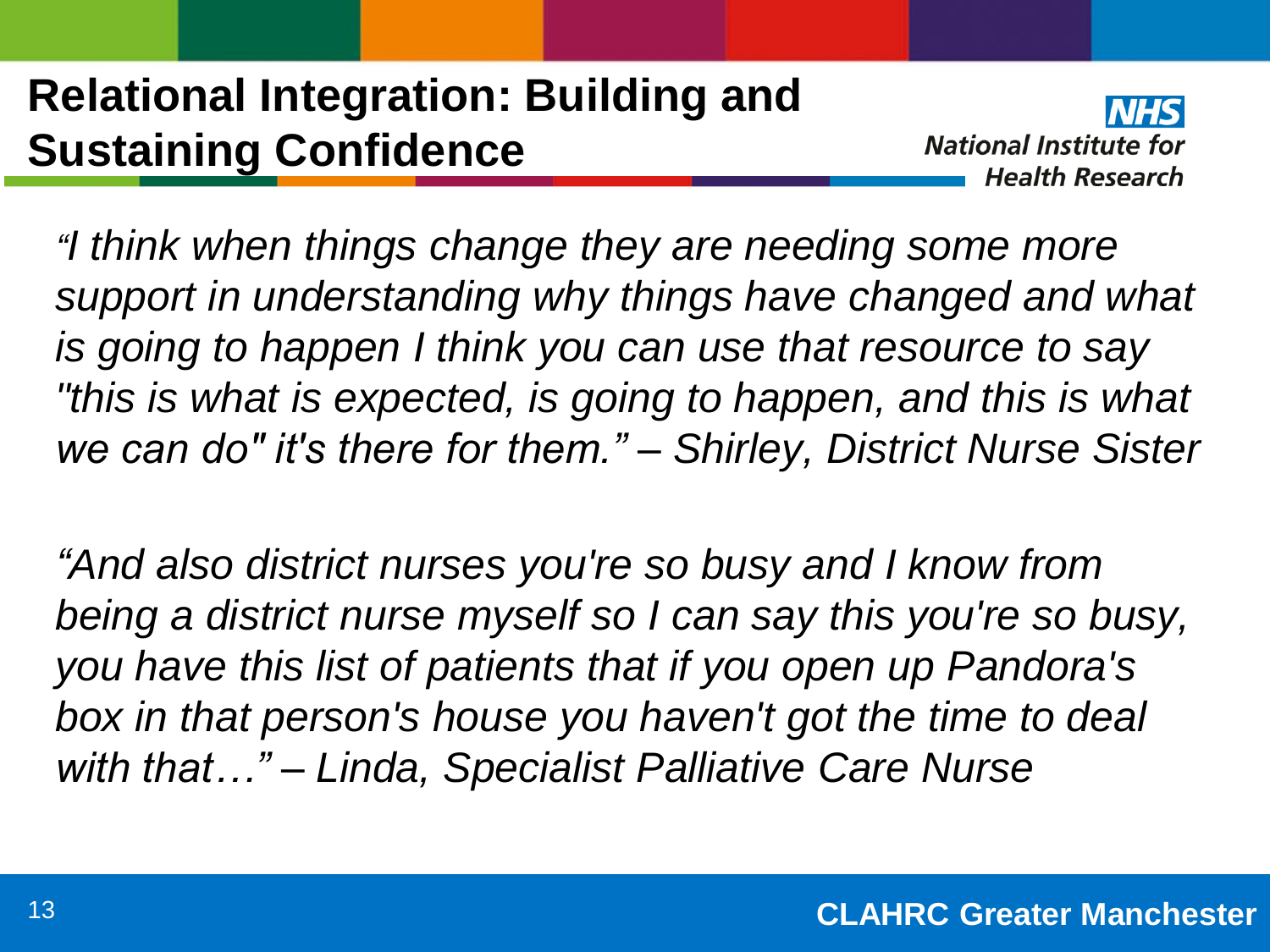# **2. Different Purposes, Conditions and Settings**



- Confidence in the new practice led nurses to use it with non-cancer patients and in different settings.
- "Cancer" on the front cover is a "limiting factor" and is "a disservice" to the innovation.
- With a "few tweaks" it could be used for any lifelimiting illness.
- Used to educate staff.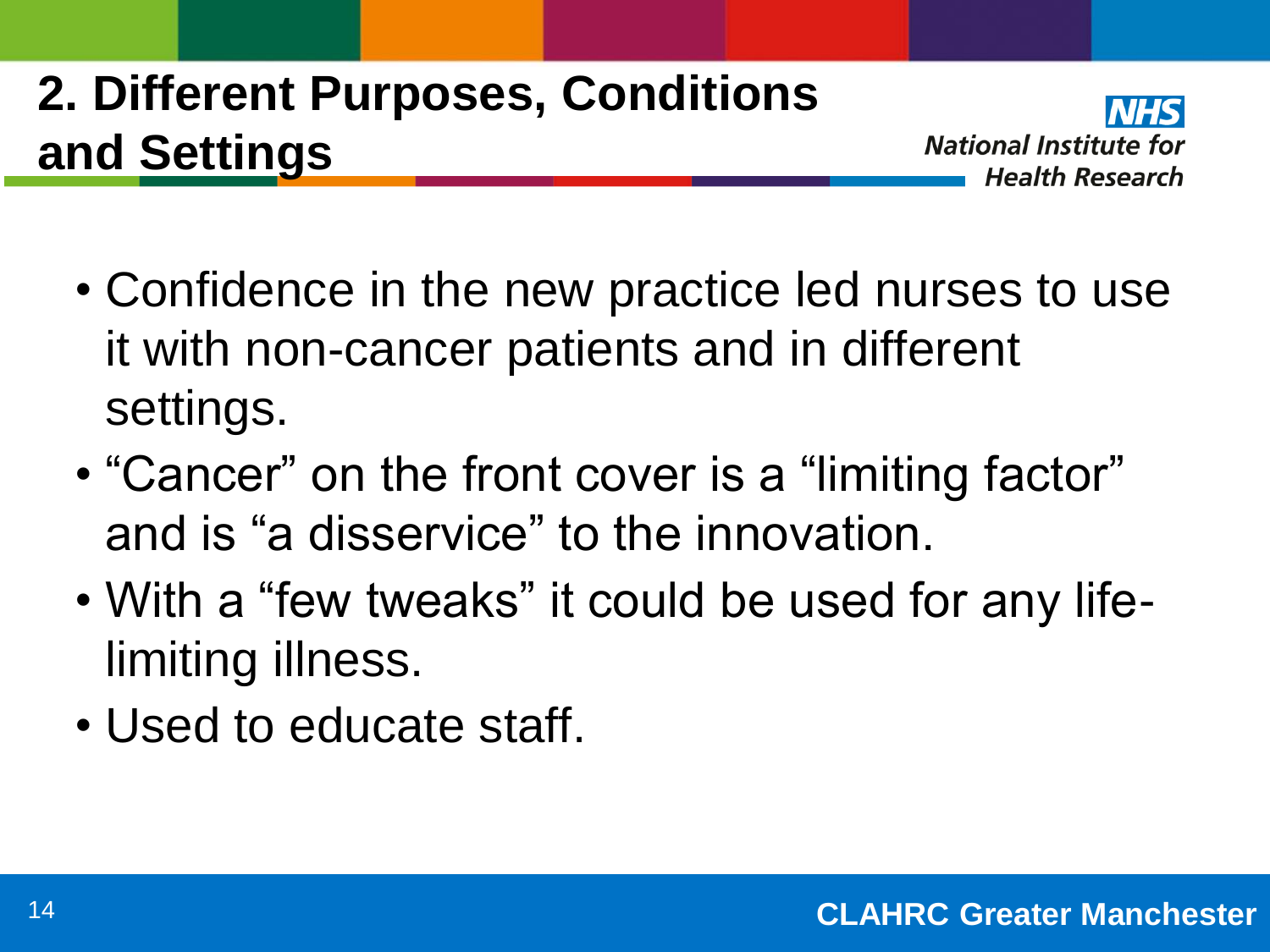### **Reconfiguration: Redefining and Changing the Shape of the Innovation**



*Shirley: …we given her the booklet didn't we, the family were quite irate, we give her the booklet we said "although it's not everything it's not aimed at your mum, there's things that you may find helpful"*

*Donna: So she wasn't a cancer patient*

#### *I: Right, but you gave her the booklet?*

*Donna: Yeah*

#### *I: Ah OK so what, you said...*

*Donna: Ignore the front cover [laughs]*

#### *I: Yeah*

*Shirley: Yeah, "you'll pick things out that will be relevant to you, to make you understand, a better understanding of what's going on and what can be done"*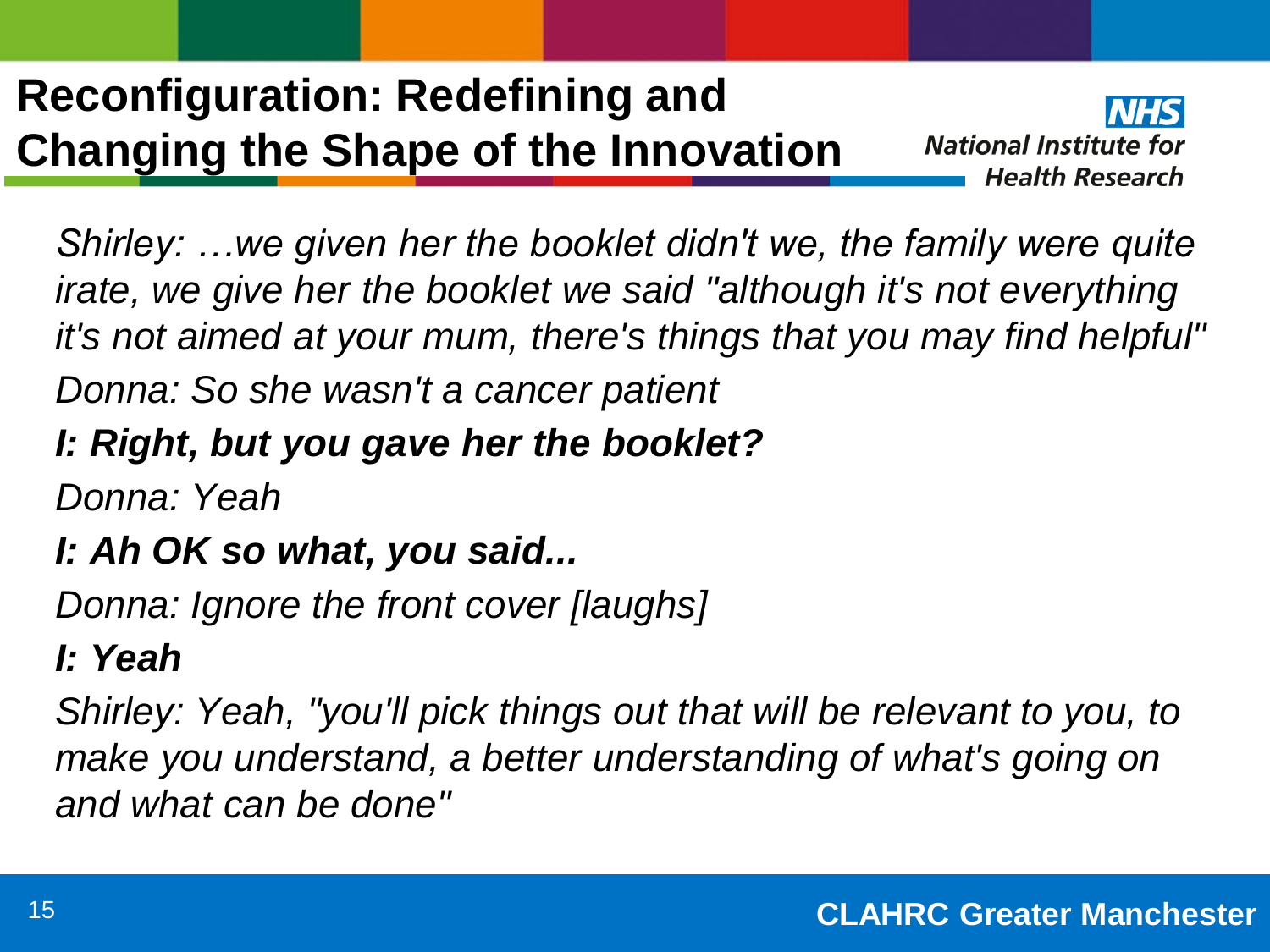## **3. Culture of Change**



- Restructuring of the Trust, key people leaving and staff morale
- Funding cuts
- Changes to District Nurses' role and caseload
- Achieving organisational goals
- Need for integrated services, community of practices, and standardisation across the boroughs serviced by the Trust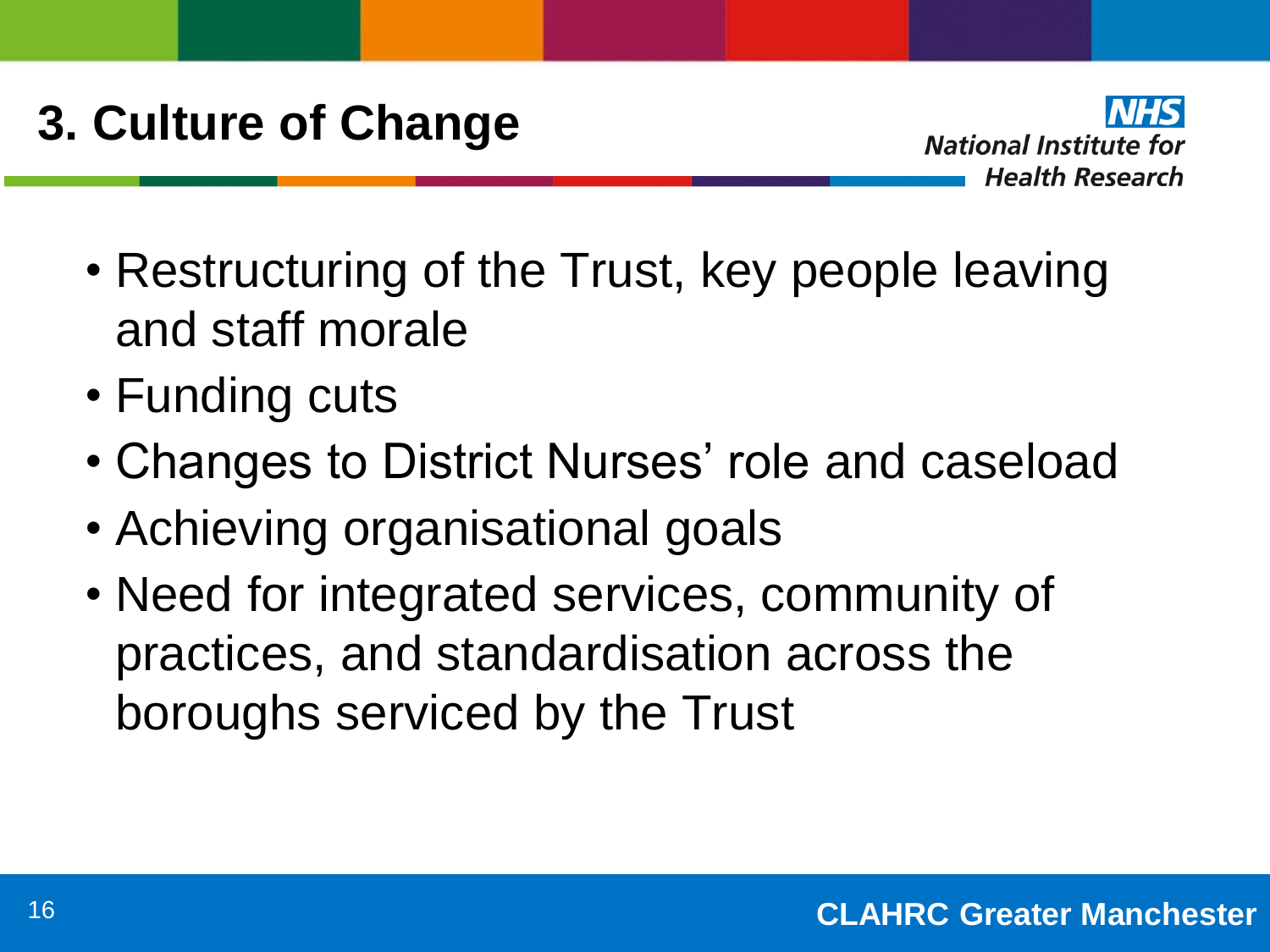#### **Contextual Integration – Resource Work and Managing the Practice**

**National Institute for Health Research** 

*I: And you mentioned Linda about them being in a box on a shelf for a long time, why do you think they weren't used? What happened?*

*Linda: Obviously I left and came back didn't I [laughs] it went to the wrong place first of all, it went over to [Site A] who didn't know anything about this and then we were re-located and then we put them on a shelf and with all the other leaflets*

*Ruth: I think we moved from here didn't we, then we moved to [Name of Building] and we'd not unpacked we had er a corner where we had all of our stationary and we were finding different things everyday and then we found this*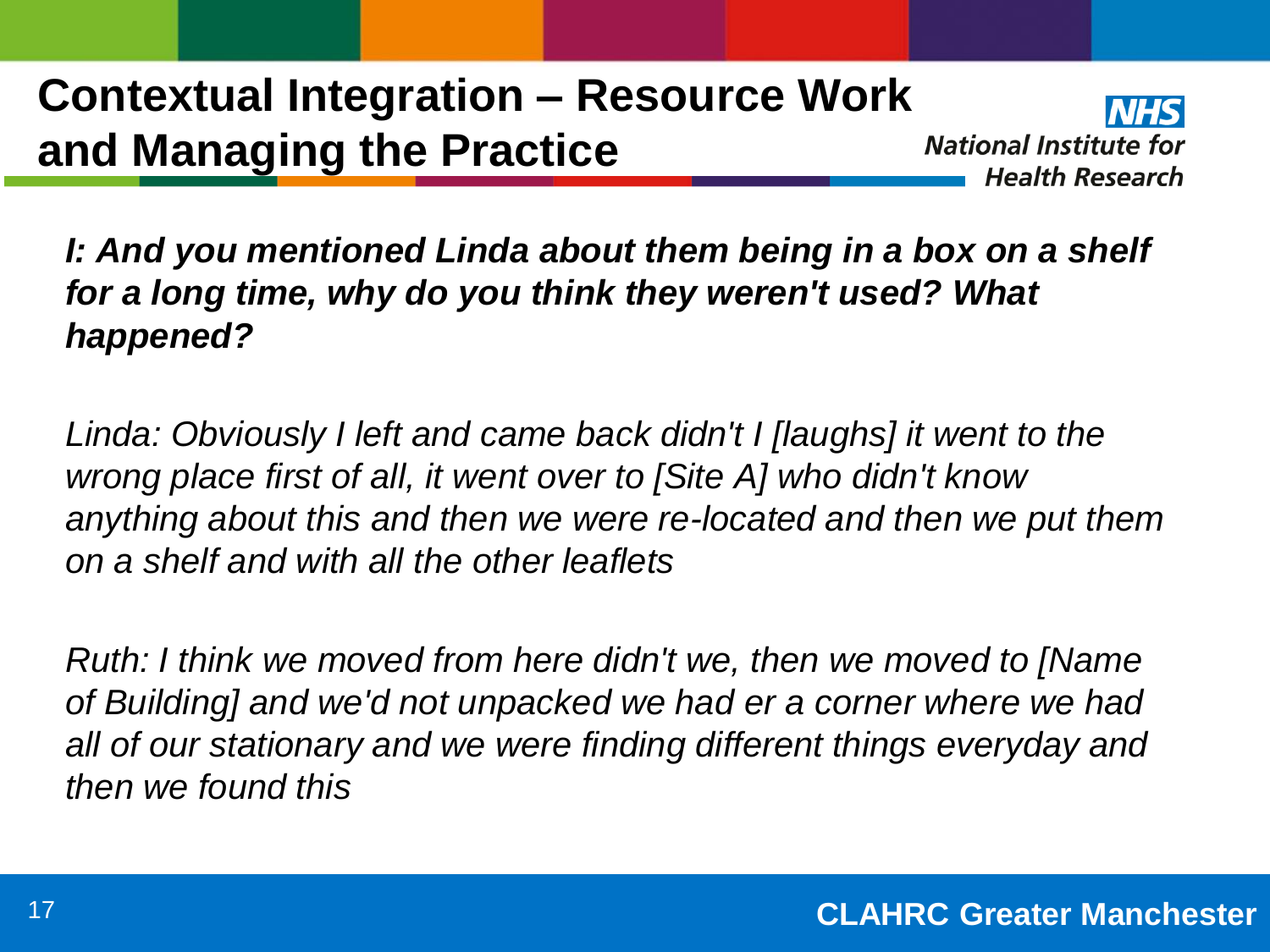#### **Contextual Integration – Resource Work and Managing the Practice**



*"Linda: And we used to have an evidence-based group didn't we*

*Brenda: We did. Yeah we used to meet on a regular basis and if you wanted to do something you could take it to the evidence-based practice group and say you know "this is what I'm thinking of doing" because again I think a lot of nurses erm like myself god forbid I was 50 I think when I got my degree and as part of that you had to do research not that I particularly wanted to do it but you know it was a module you had to do isn't it [laughs] you had to do it erm and I remember going ooh years*  and years and years before that when I was doing my diploma I think and something *to do with leg ulcers I did because again I quite like them and all erm taking something that I wanted to do erm because you used to pick people's brains from that group you know somebody would say "Oh right you know well I read this on such a thing" erm but again that group*

*Linda: Fell by the wayside"*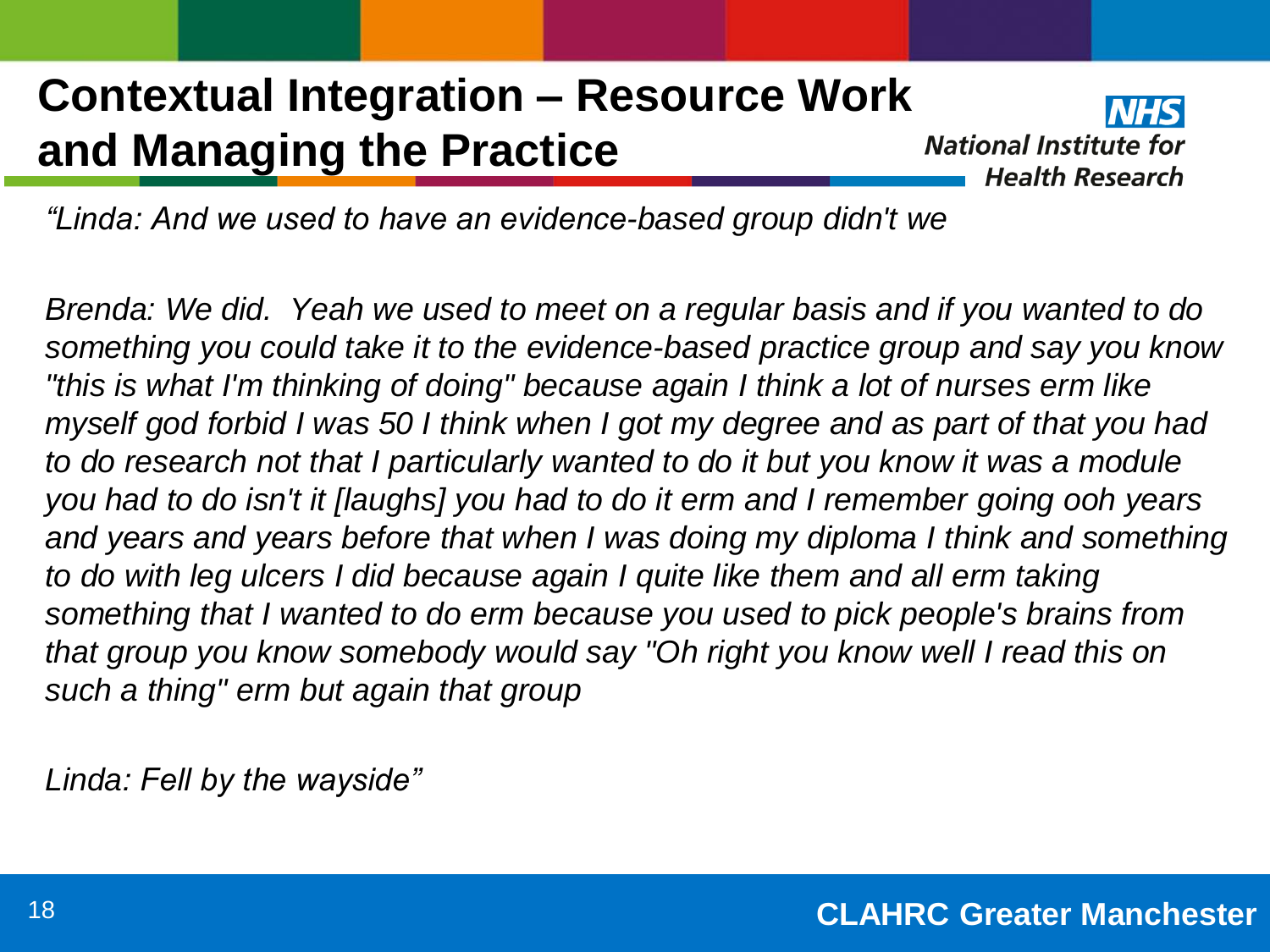#### **Contextual Integration – Resource Work and Managing the Practice**



*"I think we become change obsessed because we've been doing it for so long that there is no stability. So we're constantly trying to reinvent ourselves because of the new whatever white paper's coming out, whatever this is coming out. We are, kind of, behind the times [laugh]. There is no Bill Gates working in the NHS who can go this is the new big thing so we get a service like text messaging, oh, that's amazing, that's a newest thing ever. You're like, really, is it [laugh]? I suppose in some ways we're trying to keep up and we're trying to do that but because of the speed and the expectation, we're not good at forward planning but I think that's the nature of health care now." – Heather, Clinical Programme Manager*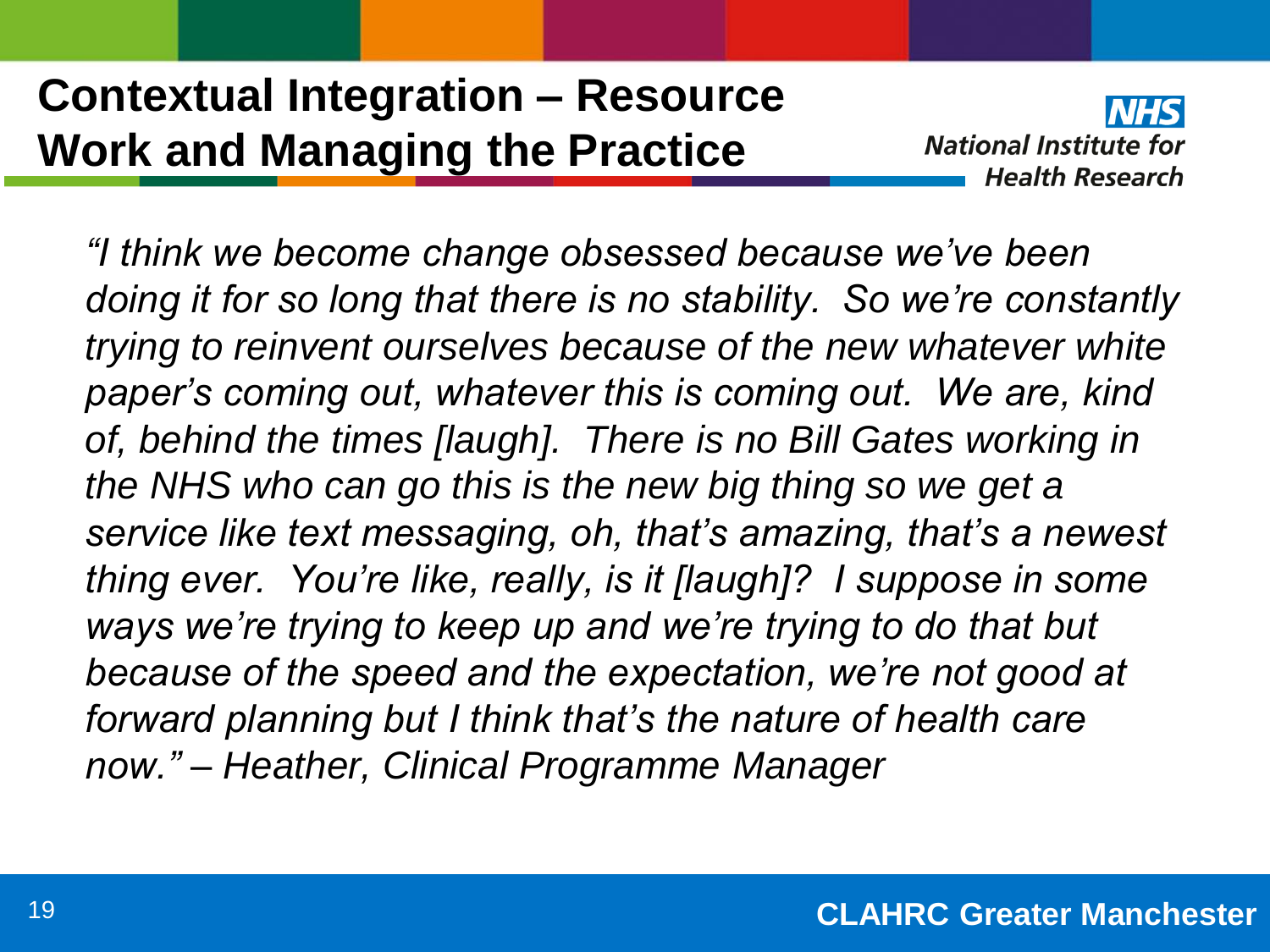# **What has NPT told us?**

**National Institute for Health Research** 

- Teams not interacting with each other and lack of integration across the Trust has acted as barrier to building and sustaining confidence and accountability in the intervention.
- More relational work should have been done between the University and community practitioners as it was being developed, after the research was conducted, and when it was delivered to the Trust.
- More interactional work could have been done to match skill sets and target potential adopts
- The absence of resource work may explain why the booklet has not be implemented or mainstreamed with the organisation, and has only been adopted on a community level.
- For some the timing of the intervention (when to give it to family carers) remains an unresolved issue and as result they have not integrated the booklet into their everyday practice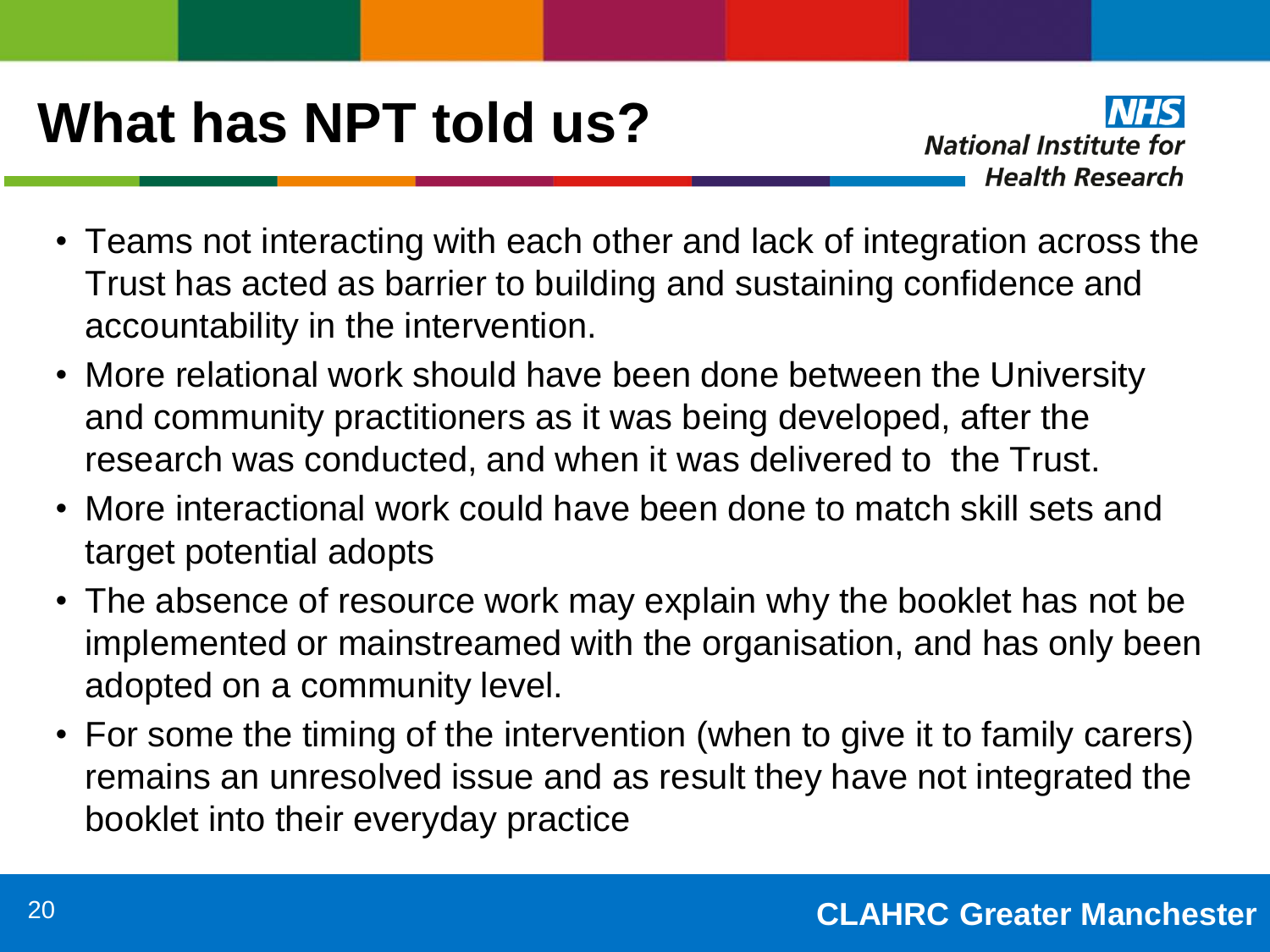# **Conclusion**

**National Institute for Health Research** 

- Data supports the idea that the booklet and the processes surrounding its delivery is a complex intervention.
- Cognitive Participation has been useful to identify and think through barriers and facilitators to enacting the implementation of the intervention.
- Collective Action explains some of the work required to implement the booklet, and other innovations, in the future.
- Few examples of the component 'Communal Appraisal'; difficult to measure effectiveness in end of life care context.
- Overlap in some of the constructs and components.
- How to sustain change?
- Is community nursing ready to implement change?
- Phase 2: actively implementing the booklet in 2 care homes and community nursing team.